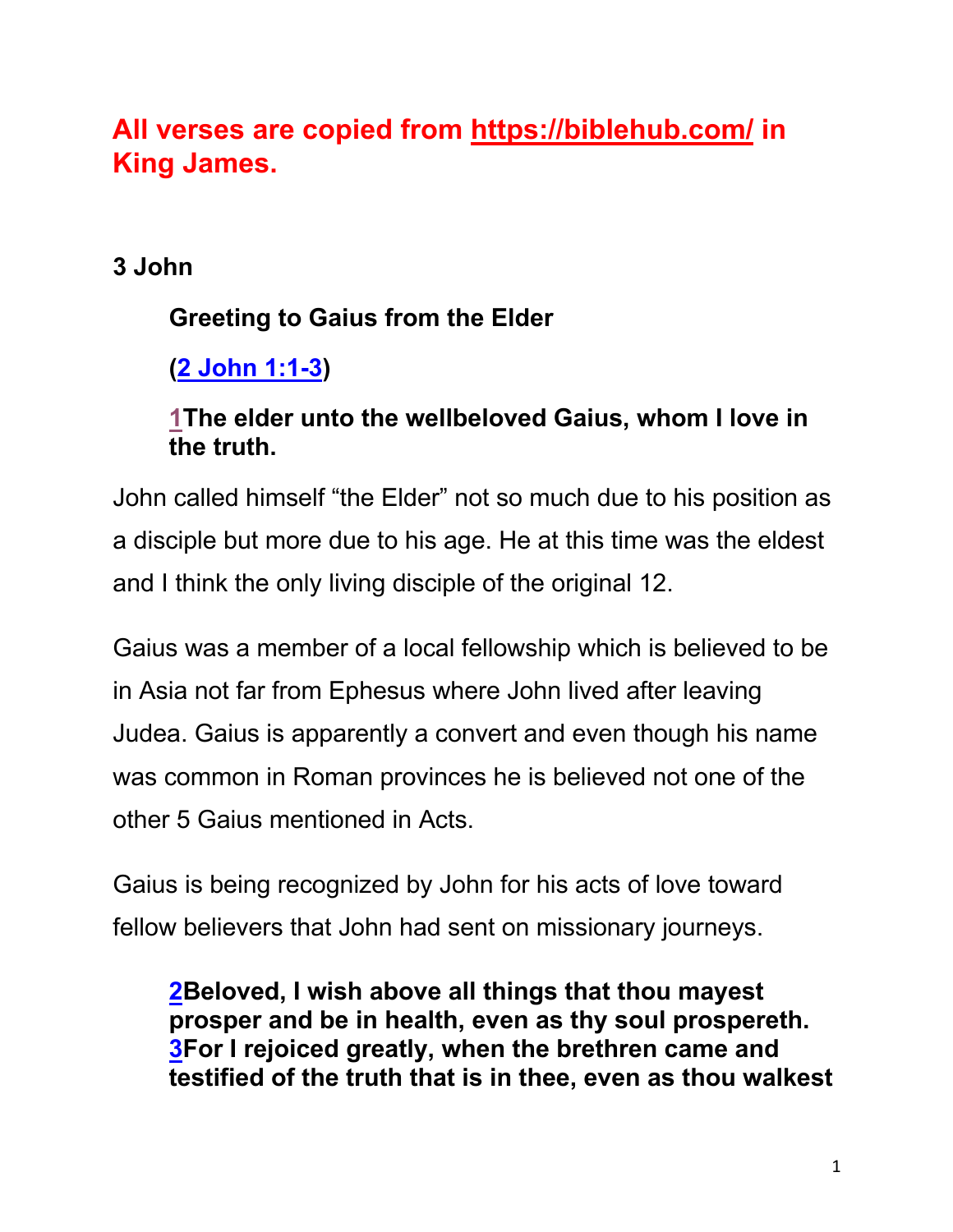### **in the truth. 4I have no greater joy than to hear that my children walk in truth.**

There can be vast differences within the Christian community of people who speak of Truth, but then do not walk in Truth. The Truth most desired by God and the Truth that should be evident in every Believers Life is Love;

> *1 Corinthians 13: 1Though I speak with the tongues of men and of angels, and have not charity (LOVE), I am become as sounding brass, or a tinkling cymbal. (change and emphasis mine)*

**Gaius' Example of Hospitality**

### **5Beloved, thou doest faithfully whatsoever thou doest to the brethren, and to strangers;**

The idea is that Gaius treated known believers and believers who were strangers with great Love and respect and aided in their missionary journey.

#### **6Which have borne witness of thy charity before the church: whom if thou bring forward on their journey after a godly sort, thou shalt do well:**

Again, we find the word "charity" which is better interpreted according to many Bible Scholars as "love".

John is remarking on Gaius' Love proved not by word alone but by deed, as he cared for these on a journey for God.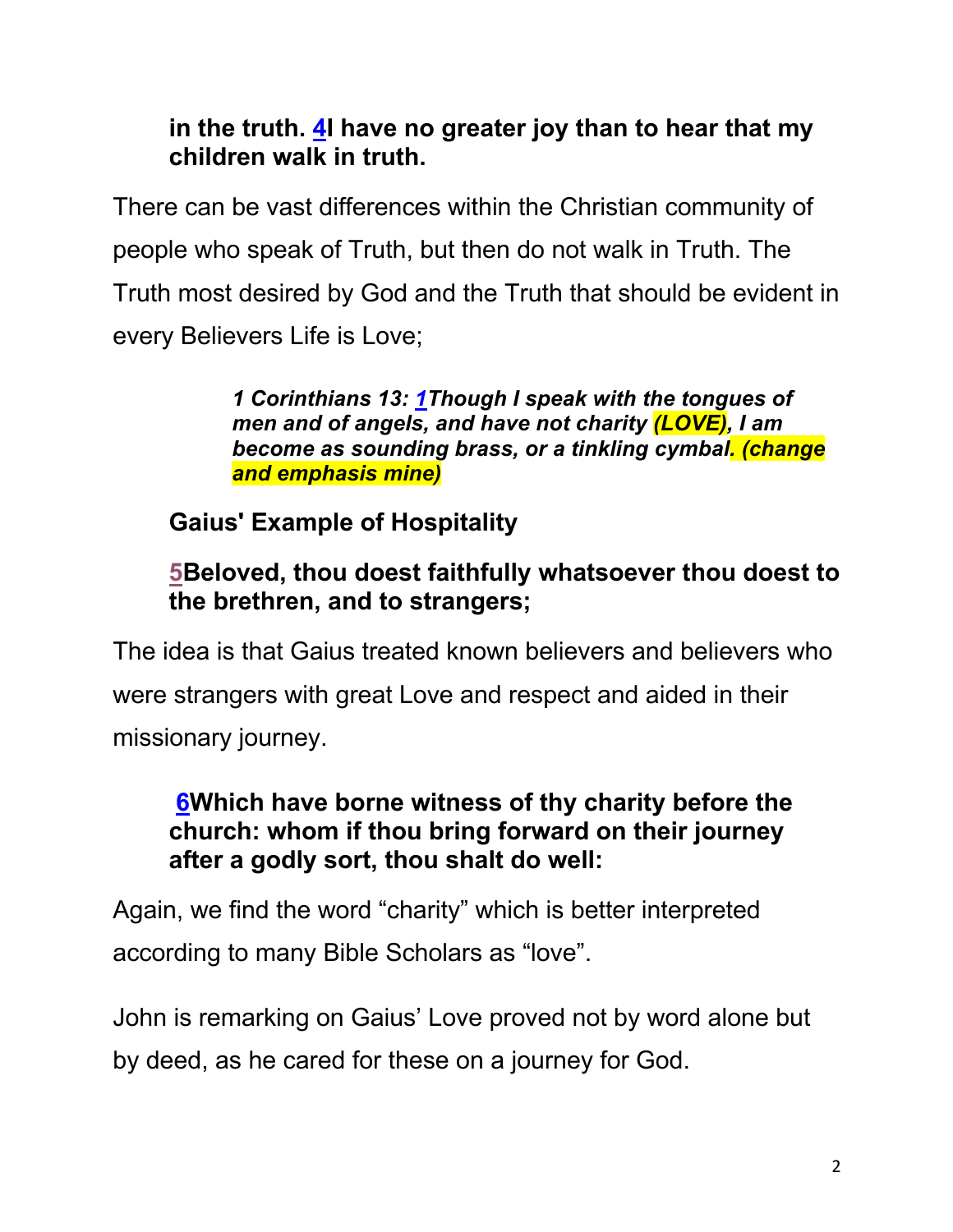### **7Because that for his name's sake they went forth, taking nothing of the Gentiles.**

These Missionaries abandoned their own possessions and livelihood to carry out a mission for Christ Jesus. These were Gentile Believers who relied on the Love of other Believers to help them in their mission and personal needs.

### **8We therefore ought to receive such, that we might be fellowhelpers to the truth.**

Believers who help those called to the mission field are then "fellowhelpers" in that mission and promoting the Truth to the World.

### **Diotrephes and Demetrius**

### **9I wrote unto the church: but Diotrephes, who loveth to have the preeminence among them, receiveth us not.**

Not a lot is known of Diotrephes other than he was a selfappointed leader of the fellowship that Gaius was with. Apparently even after receiving a letter from John about these intended visiting missionaries rejected these missionaries in some obnoxious manner. But Gaius did that what was right in the sight of God and welcomed them.

**10Wherefore, if I come, I will remember his deeds which he doeth, prating against us with malicious words: and not content therewith, neither doth he himself receive**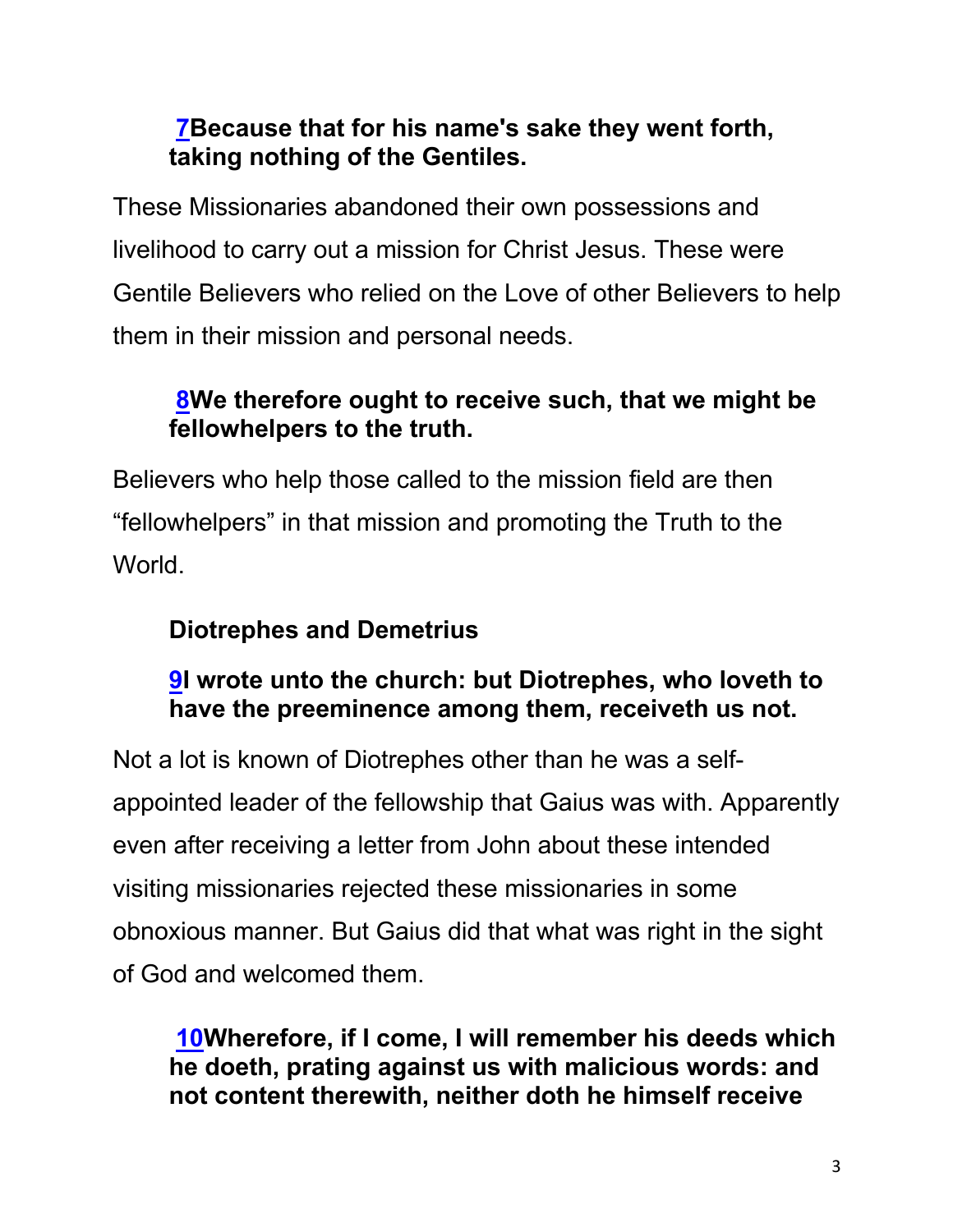### **the brethren, and forbiddeth them that would, and casteth** *them* **out of the church.**

John was the disciple of Love but when faced with false Christianity, false teaching or self-aggrandizing supposed believers, John did not mince words. He has spoken boldly as to telling Gaius and others in that fellowship that they should "casteth them out of the church." The "them" is meant as Diotrephes and others like him.

#### **11Beloved, follow not that which is evil, but that which is good. He that doeth good is of God: but he that doeth evil hath not seen God. 12Demetrius hath good report of all** *men***, and of the truth itself: yea, and we** *also* **bear record; and ye know that our record is true.**

As to this "Demetrius" little is known but as one commentator put it, his name is recorded in history forever. We do not know exactly what he did to earn this commendation for the last surviving disciple (original 12) but it was of such significance that John sought to enter his name in the annals of Christian history. I would very much like to meet this man someday.

### **Conclusion**

### **13I had many things to write, but I will not with ink and pen write unto thee:**

We know Christians were constantly under attack by both the Romans and the Jews, so perhaps the cancel culture of today